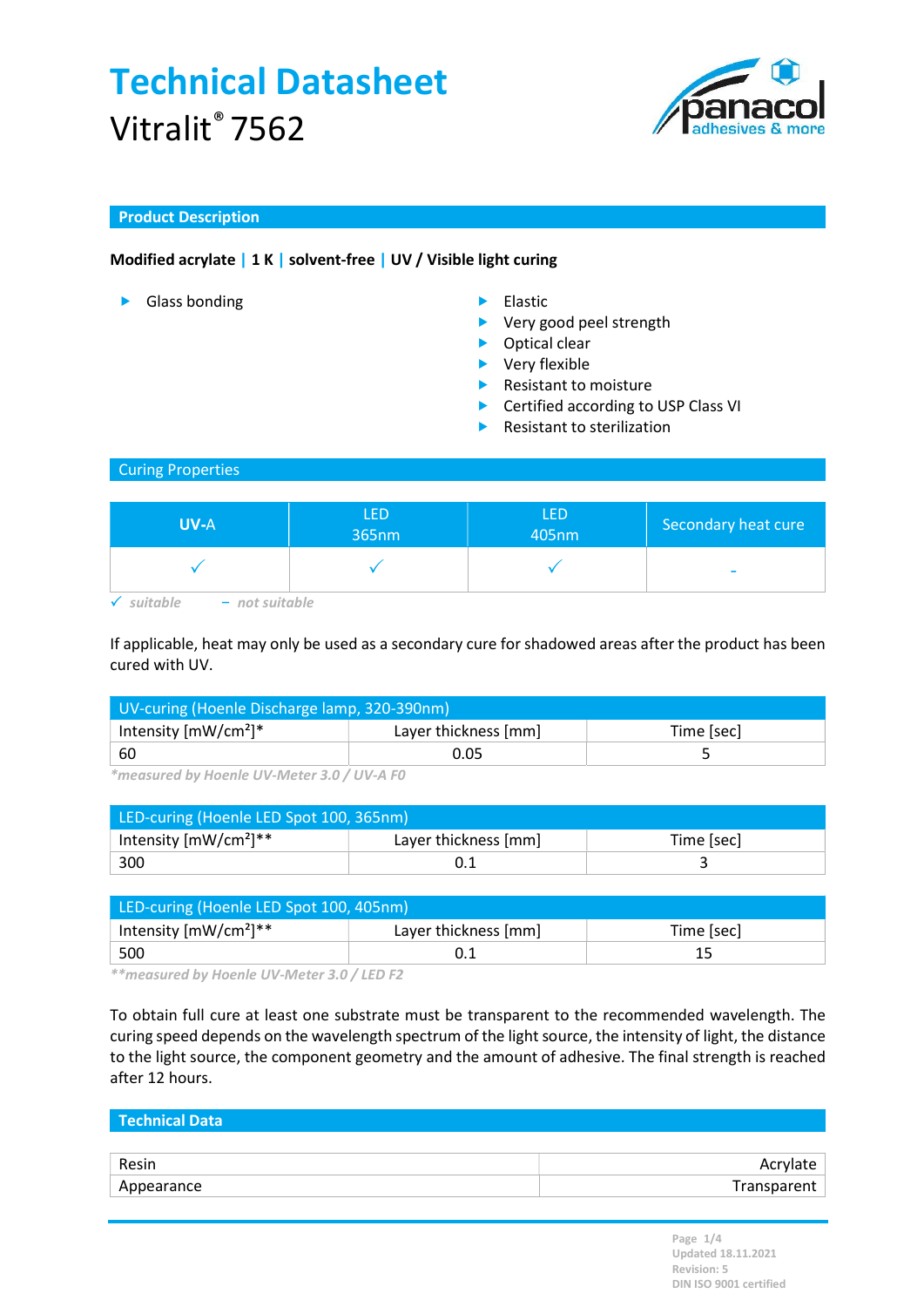

| <b>Uncured Material</b>                                                             |               |
|-------------------------------------------------------------------------------------|---------------|
| Viscosity [mPas] (Brookfield LVT, 25 °C, Sp. 3/30 rpm)                              | $500 - 900$   |
| PE-Norm 001                                                                         |               |
| Density $[g/cm^3]$                                                                  | $1.0 - 1.1$   |
| PE-Norm 004                                                                         |               |
| Flash point [°C]                                                                    | >100          |
| PE-Norm 050                                                                         |               |
| Refractive index [nD20]<br>PE-Norm 023                                              | $1.47 - 1.48$ |
|                                                                                     |               |
| <b>Cured Material</b>                                                               |               |
| Hardness shore A                                                                    | $55 - 75$     |
| PE-Norm 006                                                                         |               |
| Temperature resistance [°C]                                                         | $-40 - 150$   |
| Shrinkage [%]                                                                       | $<$ 3         |
| PE-Norm 031                                                                         |               |
| Water absorption [%]                                                                | $<$ 2         |
| PE-Norm 016                                                                         |               |
| Glass transition temperature - DSC [°C]                                             |               |
| PE-Norm 009                                                                         | $-50 - -40$   |
| Coefficient of thermal expansion [ppm/K] below Tg                                   | $40 - 120$    |
| PE-Norm 017                                                                         |               |
| Coefficient of thermal expansion [ppm/K] above Tg                                   | $500 - 650$   |
| PE-Norm 017                                                                         |               |
| Young's modulus - DMA [MPa]                                                         |               |
| 60mW/cm <sup>2</sup> , 60sec, Fe spectrum                                           | $10 - 50$     |
| PE-Norm 022                                                                         |               |
| Tensile strength [MPa]                                                              |               |
| Curing parameter                                                                    | $3 - 5$       |
| PE-Norm 014                                                                         |               |
| Elongation at break [%]                                                             |               |
| Curing parameter                                                                    | $300 - 400$   |
| PE-Norm 014                                                                         |               |
| Lap shear strength (glass/PMMA) [MPa]                                               |               |
| 60mW/cm <sup>2</sup> , 60sec, Fe spectrum                                           | $3 - 5$       |
| PE-Norm 013                                                                         |               |
| Lap shear strength (glass/PC) [MPa]                                                 |               |
| 60mW/cm <sup>2</sup> , 60sec, Fe spectrum<br>PE-Norm 013                            | $3 - 5$       |
|                                                                                     |               |
| Lap shear strength (glass/glass) [MPa]<br>60mW/cm <sup>2</sup> , 60sec, Fe spectrum | $5 - 7$       |
| PE-Norm 013                                                                         |               |
|                                                                                     |               |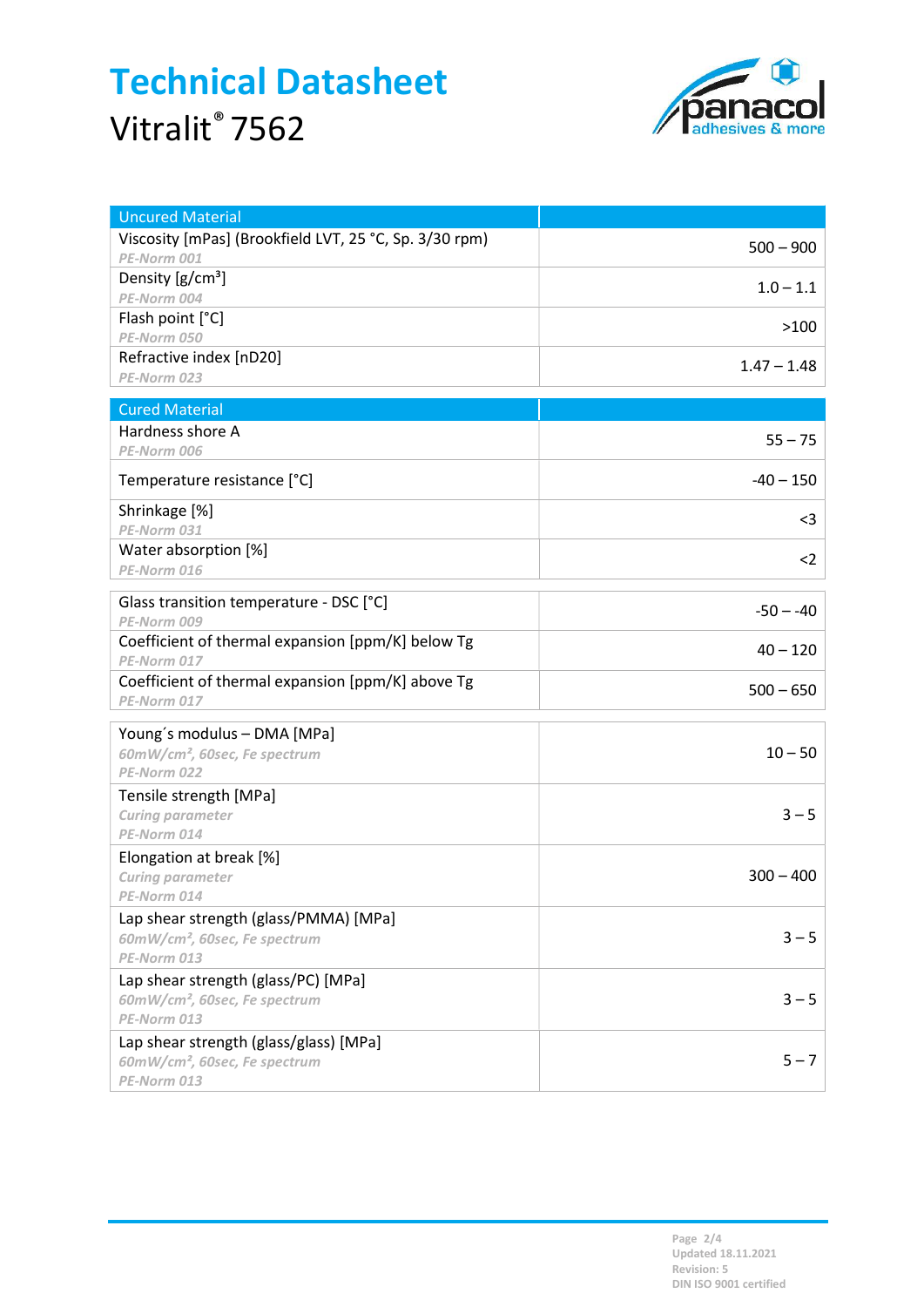

### Transport/Storage/Shelf Life

| Package type      | <b>Transport</b>    | <b>Storage</b>      | Shelf life*                     |
|-------------------|---------------------|---------------------|---------------------------------|
| Syringe/Cartridge | At room temperature | At room temperature | At delivery                     |
| Other packages    | max. $25^{\circ}$ C | max. $25^{\circ}$ C | min. 6 months<br>max. 12 months |

\*Store in original, unopened containers!

#### Instructions for use

#### Surface preparation

The surfaces to be bonded should be free of dust, oil, grease, mold release, or other contaminants in order to obtain an optimal and reproducible bond. For cleaning we recommend the cleaner IP® from Panacol, or a solution of Isopropyl Alcohol at 90% or higher concentration. Substrates with low surface energy (e.g. polyethylene, polypropylene) must be pretreated in order to achieve sufficient adhesion.

#### Application

Our products are supplied ready to use. Depending on the packaging, our adhesives may be dispensed by hand directly from the package, or they can be applied using dispensing systems and automation that is compatible with light-curable adhesive chemistry. Vitralit® adhesives can begin to cure slowly in daylight and with longer term exposure under indoor lighting. We therefore recommend that adhesive exposure to ambient light must be kept to a minimum. Fluid lines and dispense tips must be 100% light blocking. For assistance with dispensing options, please contact our Application Engineering department. Adhesive and substrate should not be cold for proper bonding. They must be allowed to warm to room temperature prior to processing. After dispensing the adhesive, bonding of the parts should be done promptly. It is recommended that curing stations be equipped with air exhaust systems to evacuate vapors and heat generated during the curing process. After curing, the adhesive must be allowed to cool to ambient temperature before testing the product's performance. For safety information refer to our Material Safety Data Sheet (MSDS).

#### Storage

This is light sensitive material. Containers must remain covered when not in use. Minimize exposure of uncured material to daylight, artificial light, and UV light during storage and handling. Store uncured product in its original, closed container in a dry location. Any material removed from the original container must not be returned to the container as it could be contaminated. Panacol cannot assume responsibility for products that were improperly stored, contaminated, or repackaged into other containers.

#### Handling and Clean-up

For safe handling information, consult this product's Material Safety Data Sheet (MSDS) prior to use. Uncured material may be wiped away from surfaces with organic solvents. Do not use solvents to remove material from eyes or skin!